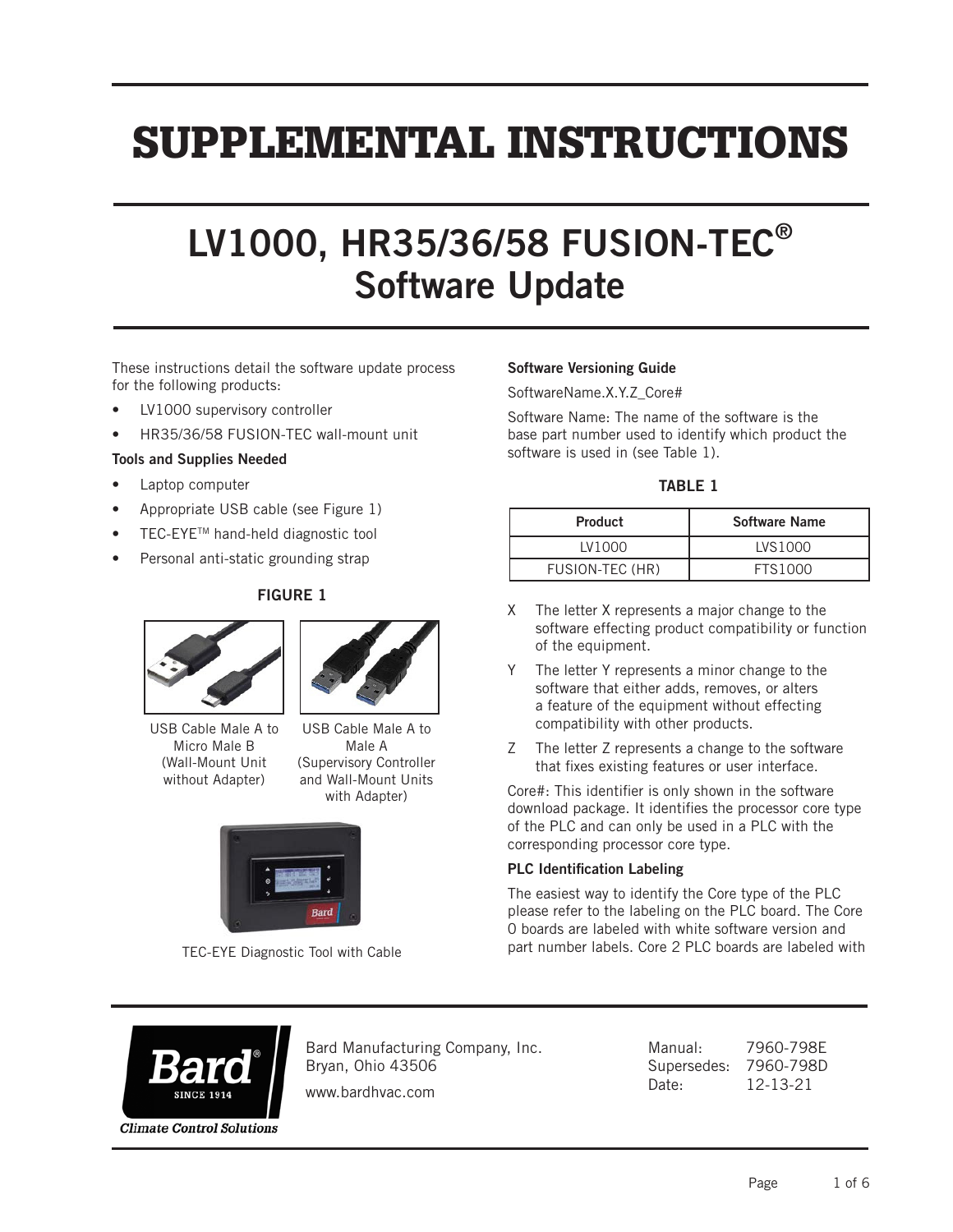yellow software version, core type, and part number labels (see Figure 2).



FIGURE 2

Core 2 Identifiers

1. Core Type ID Label on Capacitor printed on yellow paper label

2. Software Version Label is printed on yellow paper Label

3. PLC Part Number Label is printed on yellow paper label

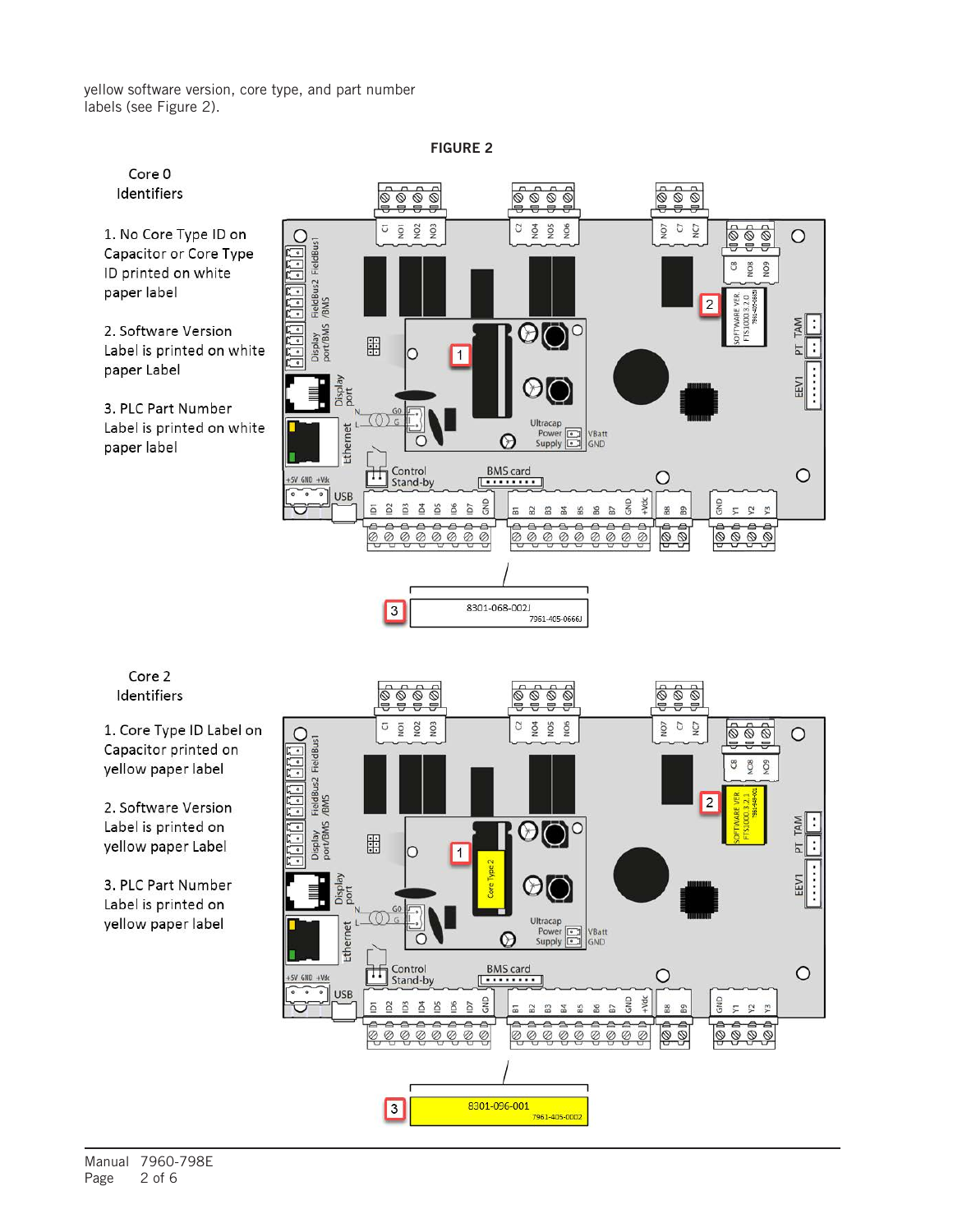#### **Instructions**

- *IMPORTANT: Bard recommends the use of personal grounding straps to prevent static electricity shorts to electronic controls.*
- 1. Begin the software update process by downloading the update from the Bard website.
	- A) Go to <http://bardhvac.com/software-download/> and select the link for appropriate software download.
	- B) Click on selected link; download will begin. The files that are downloaded will be in a zipped folder. Once downloaded, right click on the zipped file, and select "extract all". If a window prompt appears, select "OK" or "EXTRACT" and press Enter.
	- C) The files have now been extracted and a new window with the files should automatically open. These files are ready to be transferred to the controller. (It may help to leave this window open and separate until the update is complete.)
- 2. In this step, the board OS version and core will be determined. This information will be used to determine if an OS update needs to be applied prior to applying the software update. For any core 2 board with an OS that is not 4.8.3 or above, the OS will need to be updated prior to updating the product software.
	- A) FUSION-TEC Software Information
		- i. Connect the TEC-EYE diagnostic tool to the control board located in the unit.
		- ii. From the Main screen, press UP or DOWN button until Quick Menu displays the "I" icon. Press ENTER button.
		- iii. Press UP or DOWN button until the software version screen is displayed (see Figure 3).

#### FIGURE 3



- B) LV1000 Software Information
	- i. From the Main screen, press UP or DOWN button until Quick Menu displays the "I" icon. Press ENTER button.
	- ii. Press UP or DOWN button until the cursor highlights the System Info Menu. Press the ENTER button.
	- iii. Press UP or DOWN button until the software version screen is displayed (see Figure 4).

#### FIGURE 4

### Software Info Software Version:<br>LVS1000.3.1.2 0S Version:<br>- 4.6.000 Done 2

3. IMPORTANT: Disconnect communication wires (unplug the connector) from controller PLC board (see Figure 5).



- *NOTE: For the following steps, use caution when connecting micro USB directly to micro USB port on wall-mount units without a USB adapter. Too much stress on the port being pulled in any direction can lead to damage of the board.*
- 4. Connect the USB cable to the PLC requiring software update.
	- A. LV1000: Connect proper USB cable from laptop computer to the USB adapter port (see Figure 6 on page 4).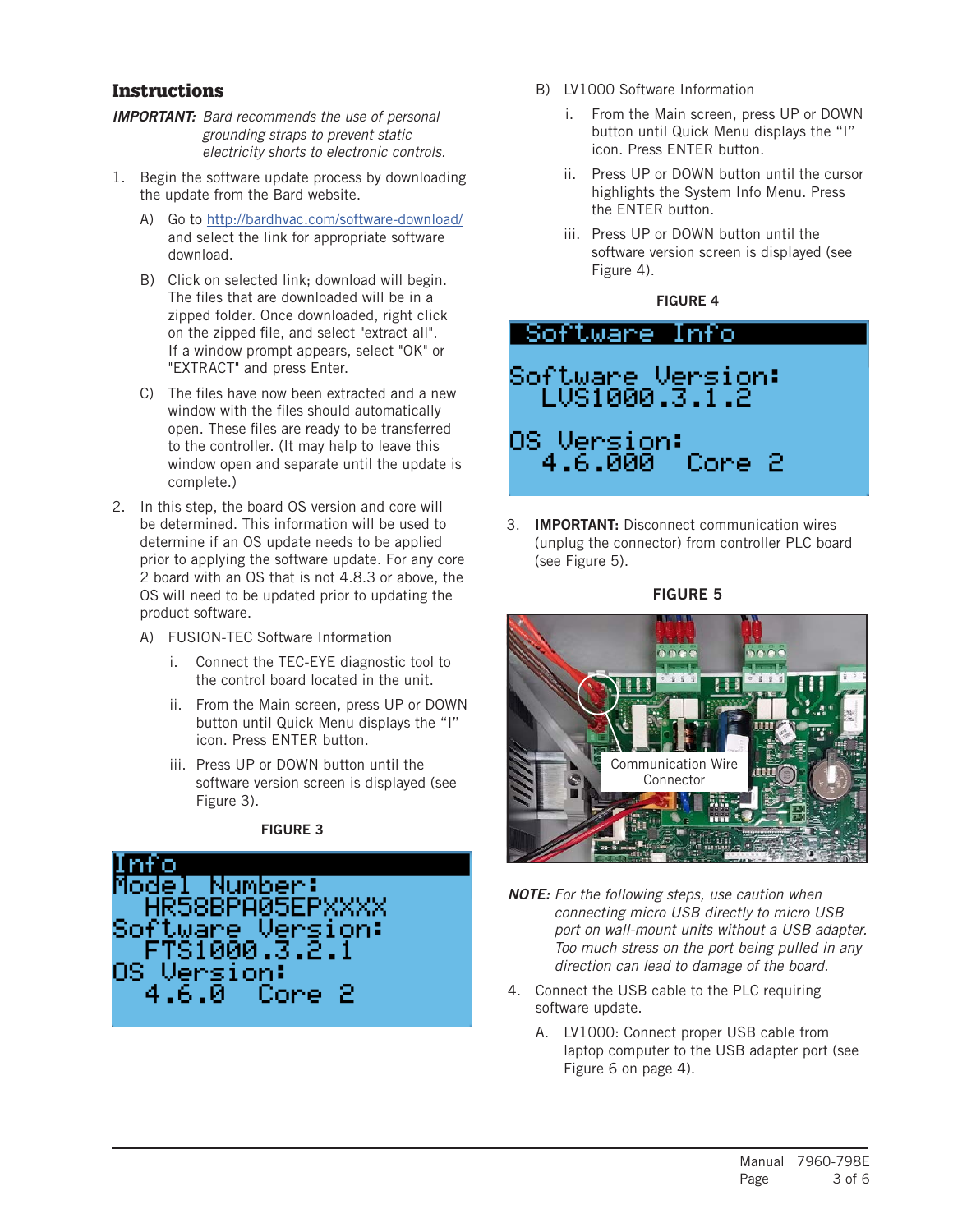#### FIGURE 6



B. FUSION-TEC Wall Mount Unit: Connect TEC-EYE to the modular connector on wall-mount unit control board. Connect proper USB cable from laptop computer to micro USB port on control board (see Figure 7) or USB adapter port (see Figure 8), depending on whether the wall-mount unit control board is equipped with a short USB adapter cable. The recommended method is to connect using the short USB adapter cable, if provided.

#### FIGURE 7



#### FIGURE 8



5. When USB Autoplay window appears on laptop screen, select "Open folder to view files" (see Figure 9).



- 6. If the controller being updated is core 2 and does not have an OS version above 4.8.3, drag and drop the file labeled "autorun.ap1" in the folder labeled "4.8.3 OS Update" before installing software update. If the board is not Core 0 or the board is Core 2 with an OS above 4.8.3 proceed to step 8.
- 7. Drag and drop new software (filename Autorun. ap1) from local computer, located in folder with software name "LVS1000" or "FTS1000", into the UPGRADE folder on control board (see Figure 10).



#### FIGURE 10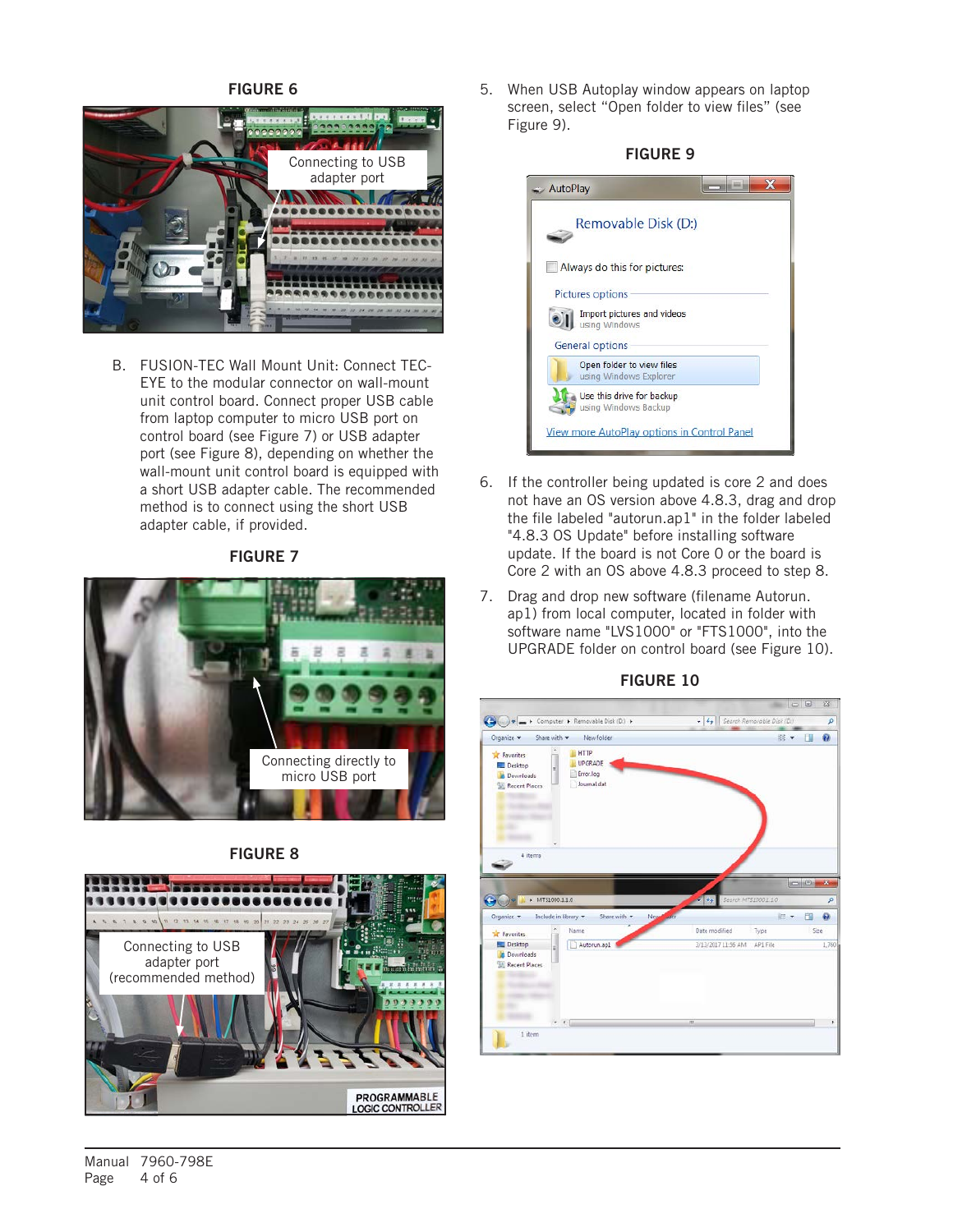- 8. Once file transfer has completed, disconnect the USB cable from laptop computer and control board and wait for new program to install; this will happen automatically. The TEC-EYE or controller screen will display many different install status messages as it updates (see Figure 11). Continue to wait until the Bard logo appears. When the Bard logo is no longer present, the controller has been updated and will start running the new program.
	- *NOTE: Before the Bard logo screen appears, a screen that reads "IO Board Fault" may appear. This is a normal message when board operating packages are updated in specific updates.*
	- *NOTE: If the Bard logo does not appear after 5 minutes or the screen gets stuck on Loading, unplug the telephone connector from the display and plug back in. The screen will then refresh and display the main screen of the software being installed.*



#### FIGURE 11

9. Wall-Mount Units Only: After the software update is complete, verify that the model number and serial number in the program match the model number and serial number on the wall-mount unit nameplate (see Figure 12 on page 6). If they do not match, change the model/serial numbers to match, as some program features are dependent on these values. See appropriate wall-mount unit installation instructions for information on model nomenclature.

The model and serial numbers can be found in the program main menu under Adv Sys Config. Accessing this information in the TEC-EYE requires the engineer level password to change. Consult the appropriate wall-mount unit manual for default passwords.

10. Verify the new software has been loaded into the PLC controller (see Step 1 on page 3), all system parameters are correct and change passwords if required.

- 11. Disconnect TEC-EYE from wall-mount unit control board (if applicable).
- 12. Disconnect power for 10 seconds to PLC boards of controller and/or wall-mount units that were updated. Reconnect power.
- 13. Reconnect communication wire connector to controller PLC board that was disconnected in Step 3 on page 3 (see Figure 5).

This completes the software update process.